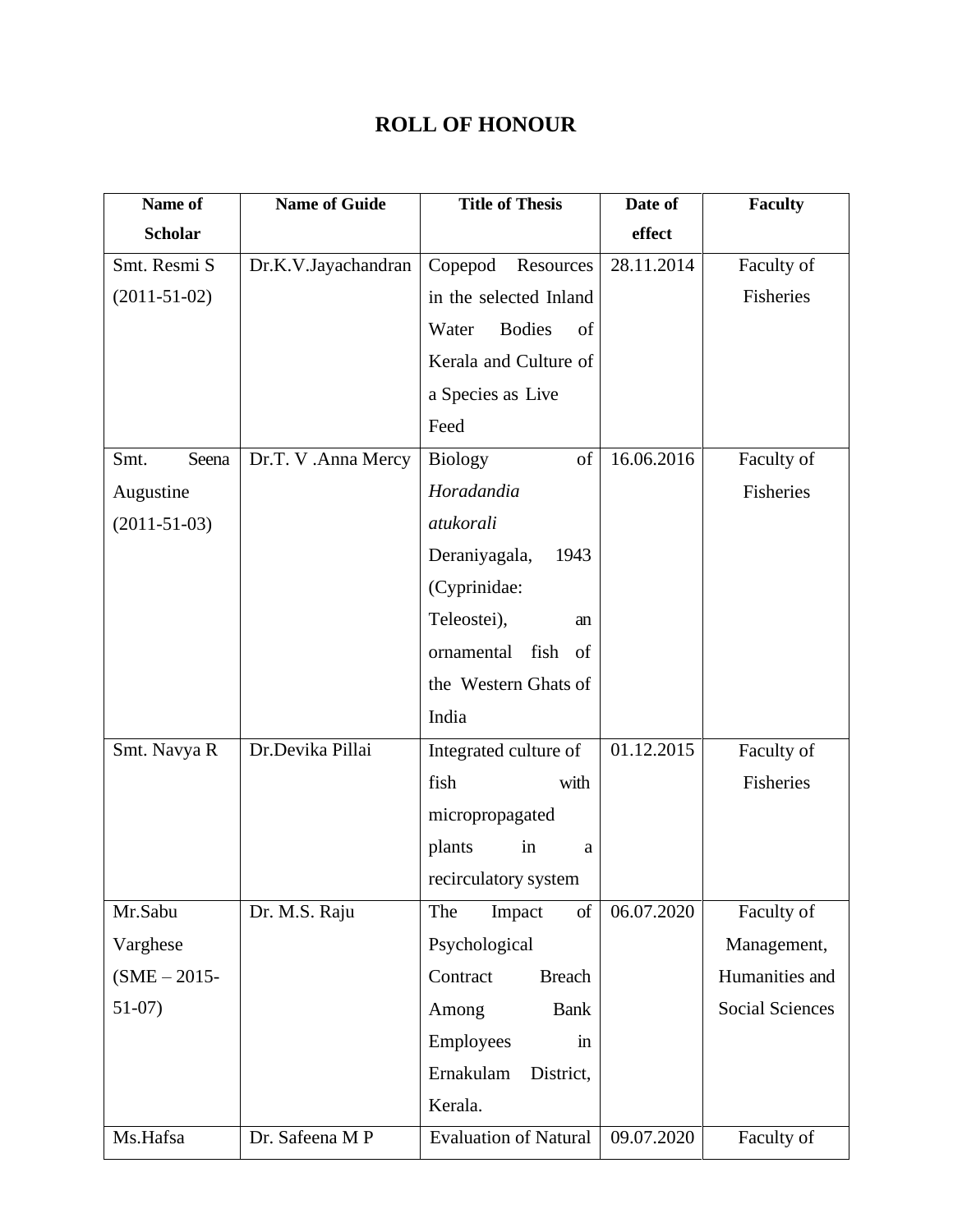| Maqbool          |                   | Phenolic Compound                                      |            | Fisheries              |
|------------------|-------------------|--------------------------------------------------------|------------|------------------------|
| $(AFPT - 2016 -$ |                   | on Quality and Shelf-                                  |            |                        |
| $50-01$ )        |                   | Life of Mahseer (Tor                                   |            |                        |
|                  |                   | Khudree)<br><b>Steaks</b>                              |            |                        |
|                  |                   | Under<br>Low                                           |            |                        |
|                  |                   | Temperature Storage.                                   |            |                        |
| Mudassir<br>Mr.  | Dr. B Manoj Kumar | Cast Net Fishery of                                    | 03.08.2020 | Faculty of             |
| Azhar            | & Dr. Leela Edwin | Kerala and Kashmir                                     |            | Fisheries              |
| (FRM-2016-       |                   | Technical<br>and                                       |            |                        |
| $50-01$ )        |                   | Intervention<br>for                                    |            |                        |
|                  |                   | improving                                              |            |                        |
|                  |                   | Sustainability.                                        |            |                        |
| Ms. Ambili KP    | Dr. V Ambilikumar | Study on Influence of                                  | 30.07.2020 | Faculty of             |
| $(SME - 2014 -$  |                   | Online                                                 |            | Management,            |
| $51-01)$         |                   | Advertisements<br><sub>on</sub>                        |            | Humanities and         |
|                  |                   | <b>Buying</b><br>the                                   |            | <b>Social Sciences</b> |
|                  |                   | Behaviour of FMCG                                      |            |                        |
|                  |                   | Consumers in Kerala.                                   |            |                        |
| Jithin<br>Mr.    | Dr. M.S. Raju     | Perception of Online                                   | 14.08.2020 | Faculty of             |
| Benedict         |                   | Shopping Consumers                                     |            | Management,            |
| $(SME - 2015 -$  |                   | towards<br>Luxury                                      |            | Humanities and         |
| $51-03)$         |                   | Products: A Study                                      |            | Social Sciences        |
|                  |                   | Reference<br>with<br>to                                |            |                        |
|                  |                   | Young Professional                                     |            |                        |
|                  |                   | in Kerala.                                             |            |                        |
| Ms. Cithra V     | Dr.C.K            | A study on competency                                  | 17.03.2021 | Faculty of             |
| Menon            | Madhusoodhanan    | of international airports<br>Kerala<br>in<br>of<br>the |            | Management,            |
| (SME-2015-51-    |                   | preview of international                               |            | Humanities and         |
| 02)              |                   | trade                                                  |            | <b>Social Sciences</b> |
|                  |                   |                                                        |            |                        |
|                  |                   |                                                        |            |                        |
|                  |                   |                                                        |            |                        |
|                  |                   |                                                        |            |                        |
|                  |                   |                                                        |            |                        |